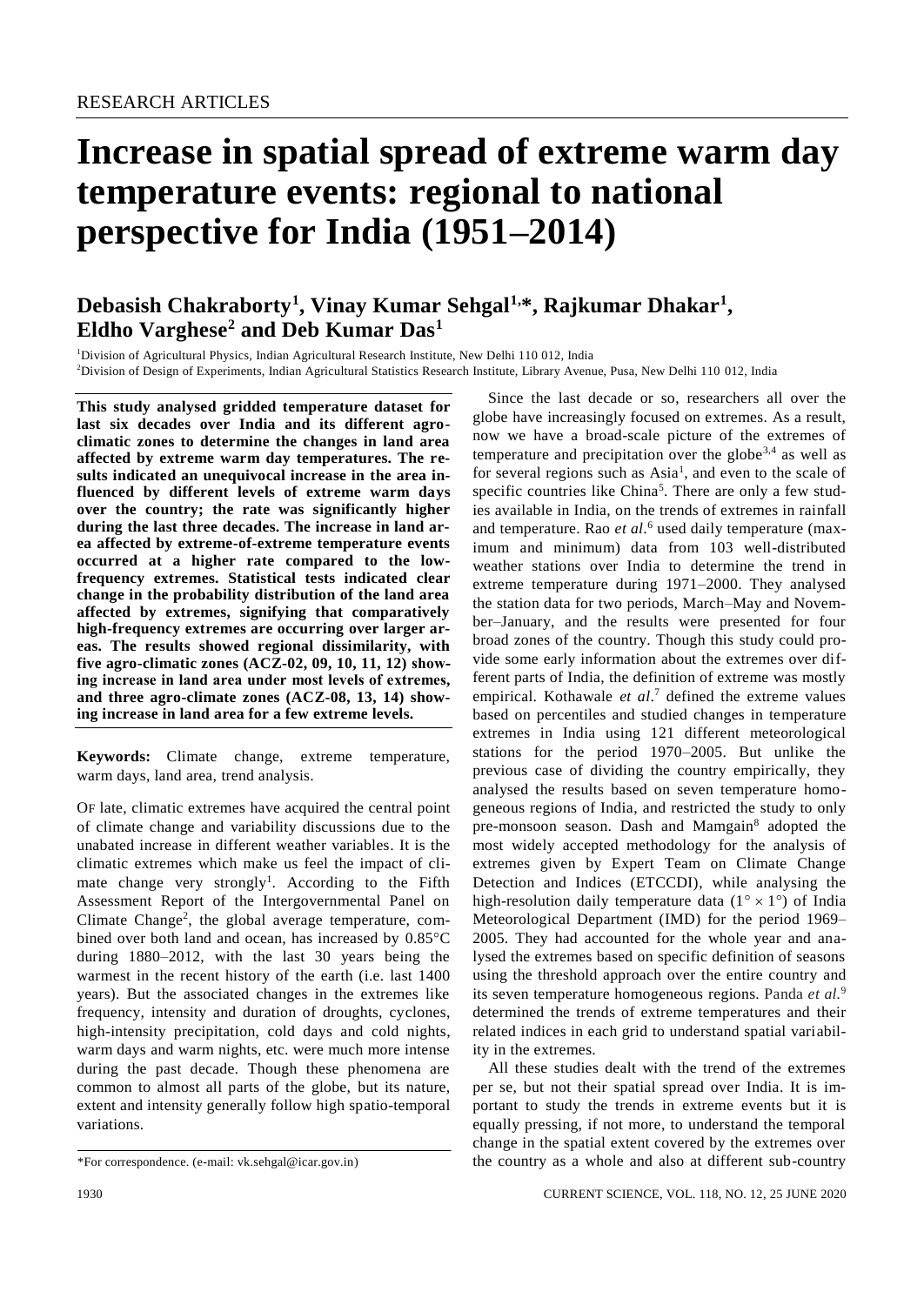

**Figure 1.** Agro-climatic zones of mainland India.

spatial scales. Apart from that, all these researchers analysed data up to the year 2005, while most extremes are more recent events<sup>10</sup>. Hence, the present study aimed to analyse the temporal variation in spatial spread of different levels of extremes over the country as a whole using data up to 2014. The study used observations only to define grid-specific extreme warm day temperature using percentile criterion, instead of using any specific empirical temperature thresholds to define extreme values. We further extended the analysis to sub-county level (i.e. agro-climatic zones) to understand the regional perspective. The study evaluated the temporal trend in day temperature extremes along with the temporal changes in spatial spread over the country, which can provide crucial information about the extent of extremes and help in devising adaptation and mitigation actions.

# **Materials and method**

#### *Study region*

The entire Indian mainland region  $(8°04' - 37°06'N$  and  $68^{\circ}07'$ –97°25'E) was included in the study. The impact of climate change and variability spreads across almost all the sectors of the economy directly or indirectly, but agriculture is projected to be directly affected by it. Considering its impact on the sector, the analysis was carried out at the scale of agro-climatic zones of India (ACZs), as they represent major climate which are suitable for a certain range of crops<sup>11</sup>. Our analysis was restricted to 14 out of the 15 ACZs which fall in mainland India (Figure 1).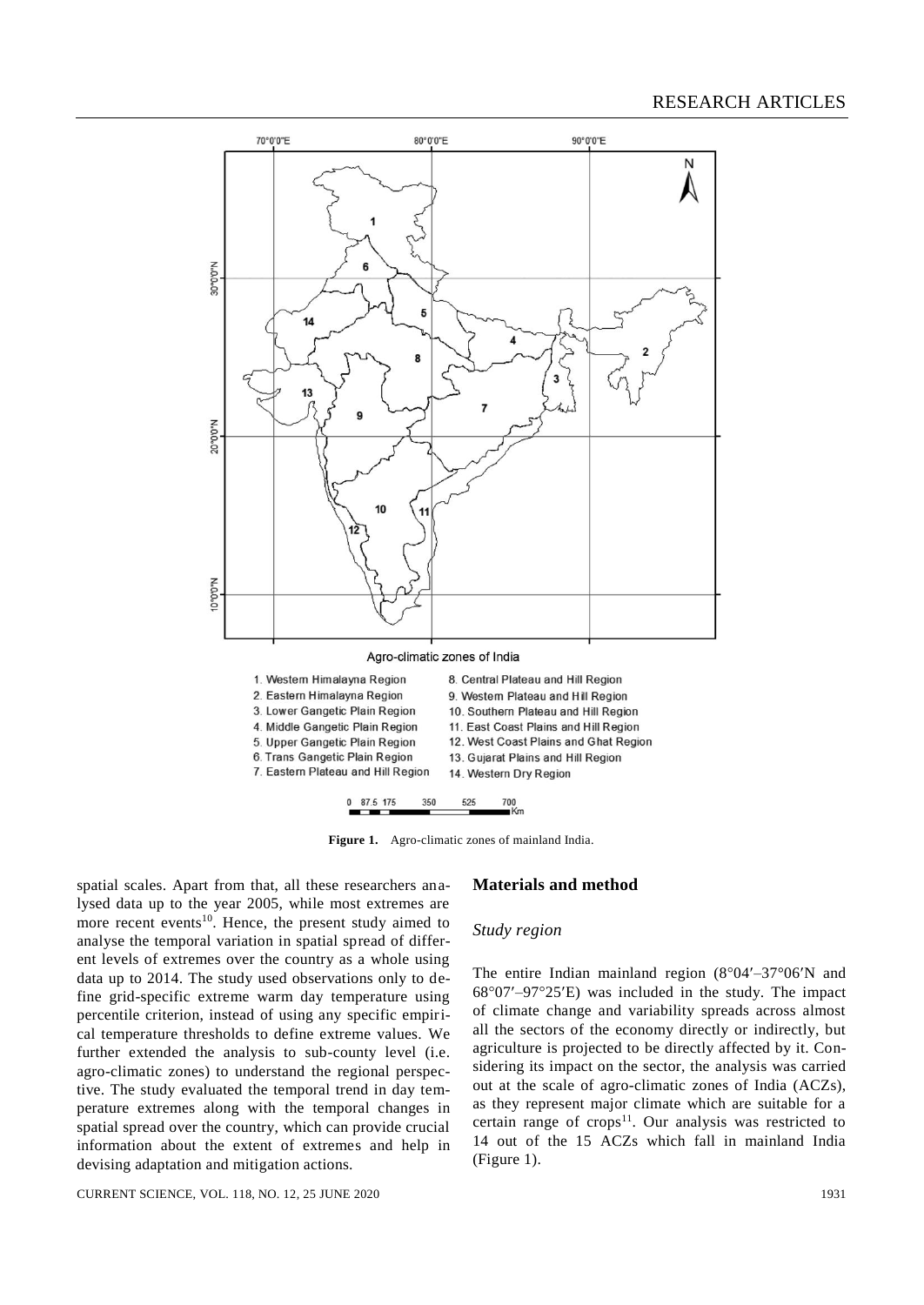# RESEARCH ARTICLES

#### *Data and its processing*

The high-resolution daily gridded temperature data  $(1^{\circ} \times 1^{\circ})$  developed by IMD were used for analysis<sup>12</sup>. This dataset was developed through modified Shepard's angular distance weighting algorithm interpolation of 395 quality-controlled stations' maximum (day) and minimum (night) temperatures. The dataset accuracy has been validated and it has been widely used since its release in 2009 (refs 12, 13). The dataset used in this study spans over six decades (1951–2014).

In the present study we have analysed the trend in the area affected by extreme warm day temperature. The time series of daily maximum (daytime) temperature for each gird covering the Indian mainland was analysed. As described by  $ETCCDI<sup>14</sup>$ , extreme warm days (ExWDs) were those with values above the 90th percentile over a reference period (1961–92) for a particular day and location/  $grid^{14-16}$ . The ExWDs were then aggregated from daily to the annual scale. To determine the spatial spread of ExWDs over the country as well as over the ACZs, we have estimated the land area/pixels affected by different levels of extreme warm days per year. Analysis of area affected by at least 10 extreme warm days per year – designated as exceedance (ExD)  $10$  or ExD $10 -$  to as high as 100 ExWD per year was carried out<sup>16</sup>. Totally six different ExD levels corresponding to 10, 30, 50, 60, 80 and 100 days of extreme per year were estimated in this study. To compare the area affected by different levels of extremes, instead of the absolute value of area per se, land area ratio (LAR), i.e. the proportion of area covered under specific exceedance level compared to its mean area, was used for analysis<sup>16</sup>. LAR value of 2 and 4 for a particular exceedance level can be interpreted as the doubling and quadrupling of land area at that level compared to its mean.

#### *Statistical analysis*

The time-series of LAR affected by several ExDs were subjected to trend at ACZs and national scales. Several statistical tests are available for the identification and quantification of monotonic trends, which are mainly grouped into parametric and non-parametric tests. We have employed the Mann–Kendall (MK) test of non-parametric type and ordinary least square (OLS) linear regression slope as a parametric test for detection of the trend. Trend always indicates a continuous change, but in reality, many a times the change starts from a particular timespan, which these tests fail to determine. Hence, change point or break point tests which can provide better perspective in this regard, were also carried out.

# *Trend analysis*

*Mann–Kendall test:* According to this test, assumption of the null hypothesis  $H_0$  is of having no trend, i.e. all data points are independent and random, which is tested against the alternative hypothesis  $H_1$ , assuming presence of trend. Here, each value in the series is compared to others in a sequential manner. The following is the expression of the MK test statistic<sup>17</sup>

$$
S = \sum_{i=1}^{n} \sum_{j=1}^{i-1} \text{sgn}(x_i - x_j),
$$
 (1)

where *n* denotes the total number of elements of the data,  $x_i$  and  $x_i$  are two sequential values of the data and function sgn( $x_i - x_j$ ) is as expressed as

$$
sgn(x_i - x_j) = \begin{bmatrix} 1, & (x_i - x_j) > 0 \\ 0, & (x_i - x_j) = 0 \\ -1, & (x_i - x_j) < 0 \end{bmatrix}.
$$
 (2)

The MK-test statistic (*S*) follows an asymptotically normal distribution with mean *E* as zero and variance Var computed  $as<sup>18</sup>$ 

$$
E(S) = 0,\t\t(3)
$$

$$
\text{Var}(S) = \frac{1}{n} \left[ n(n-1)(2n+5) - \sum_{t} t(t-1)(2t+5) \right],\tag{4}
$$

where *t* denotes the extent of any given tie and  $\Sigma t$  denotes the summation over all tie number of values<sup>19</sup>. The standardized statistics *Z* of the MK-test is computed as

$$
Z = \begin{bmatrix} S+1 & \text{if } S > 0 \\ \sqrt{\text{Var}(S)} & \text{if } S = 0 \\ 0, & \text{if } S = 0 \\ -1, & \text{if } S < 0 \end{bmatrix}.
$$
 (5)

Positive value of standardized statistic *Z* indicates an increasing or upward trend, while negative value indicates a decreasing or downward trend in series. To ascertain the test significance, comparison of computed absolute value of *Z* with the standard normal cumulative value of  $Z(1 - p/2)$  at  $p$ % significance level obtained from standard table was done for accepting or rejecting the null hypothesis.

*Change point test:* Pettitt test is another non-parametric rank test<sup>20</sup>. The ranks  $r_1$ , ...,  $r_n$  of the series  $Y_1$ , ...,  $Y_n$  are used for calculation of the statistics $21$ 

$$
X_k = 2\sum_{i=1}^k r_i - k(n+1) \ k = 1, ..., n. \tag{6}
$$

1932 CURRENT SCIENCE, VOL. 118, NO. 12, 25 JUNE 2020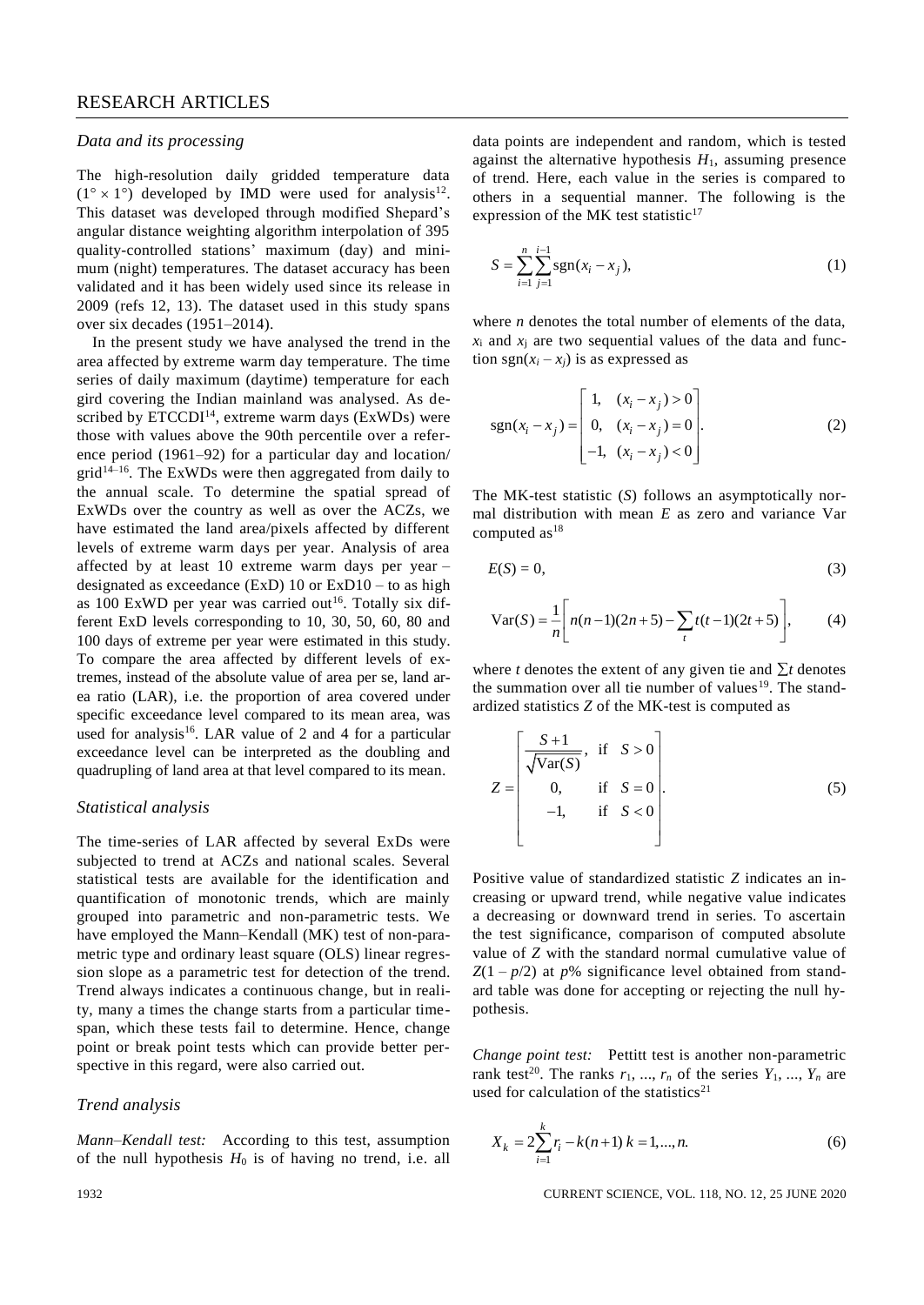Table 1. Trend (Mann–Kendall) in proportion of area above the corresponding exceedance days in a year over the zones for the two periods

|                 | ExD10     |          | ExD30     |           | ExD50     |           | ExD60     |                | ExD <sub>80</sub> |                | ExD100         |           |
|-----------------|-----------|----------|-----------|-----------|-----------|-----------|-----------|----------------|-------------------|----------------|----------------|-----------|
| Country/<br>ACZ | $P-I$     | $P-II$   | $P-I$     | $P-II$    | $P-I$     | $P-II$    | P-I       | $P-II$         | P-I               | $P-II$         | $P-I$          | $P-II$    |
| India           | $1.88*$   | $2.18**$ | 1.43      | $3.05***$ | 0.18      | $4.11***$ | 0.72      | $4.15***$      | $-0.46$           | $3.5***$       | 1.36           | $3.35***$ |
| $ACZ-01$        | 0.45      | 1.87*    | $-1.18$   | 1.67*     | $-2.22**$ | 0.94      | $-2.35**$ | 0.59           | $-2.26**$         | $\Omega$       | $\Omega$       | $-1.19$   |
| $ACZ-02$        | 1.26      | $1.9*$   | 0.03      | $3.86***$ | $-0.26$   | $4.05***$ | 0.47      | $3.71***$      | $\Omega$          | $3.73***$      | $\Omega$       | $2.97***$ |
| $ACZ-03$        | $1.76*$   | $-0.04$  | 1.42      | 0.82      | 0.24      | 1.54      | 1.3       | 1.36           | 1.3               | $\overline{0}$ | $\mathbf{0}$   | $-1.19$   |
| $ACZ-04$        | 0.1       | 0.85     | 0.02      | $2.02**$  | 0.05      | 0.46      | 1.08      | 1.08           | 0.9               | $\Omega$       | $\Omega$       | $-1.19$   |
| $ACZ-05$        | $-0.7$    | 0.86     | $-0.02$   | 0.96      | $-0.16$   | 0.88      | $-0.1$    | $-0.31$        | $\overline{0}$    | $-1.19$        | $\Omega$       | $-1.19$   |
| $ACZ-06$        | 0.15      | 1.23     | $-0.67$   | $2.01**$  | $\Omega$  | 0.7       | $-1.62*$  | $\overline{0}$ | $-1.62*$          | $-1.19$        | $\Omega$       | $-1.19$   |
| $ACZ-07$        | $3.16***$ | $1.96**$ | $2.26**$  | $2.49***$ | $2.17**$  | $2.31**$  | 1.25      | 1.38           | 0.9               | 1.52           | $\Omega$       | 1.08      |
| $ACZ-08$        | 0.03      | 0.5      | 0.52      | 1.09      | $-0.03$   | 0.94      | 0.87      | 1.03           | 1.3               | $-0.54$        | $\overline{0}$ | $-1.19$   |
| $ACZ-09$        | 1.15      | 0.85     | 0.59      | $2.47***$ | $-0.56$   | $3.04***$ | 0.7       | $2.99***$      | 0.54              | $1.73*$        | 0.54           | $1.68*$   |
| $ACZ-10$        | $3.08***$ | 0.77     | $2.15**$  | $3.37***$ | $2.39**$  | $2.68***$ | 0.68      | $2.63***$      | $\Omega$          | 1.4            | $\Omega$       | 0.52      |
| $ACZ-11$        | $3.2***$  | 1.37     | $2.62***$ | $3.19***$ | $3.13***$ | $2.48***$ | 1.32      | $1.98**$       | $\Omega$          | $2.75***$      | $\Omega$       | 1.37      |
| $ACZ-12$        | $2.92***$ | $\Omega$ | $2.44***$ | $2.55***$ | 0.62      | $3.03***$ | $\Omega$  | $3.28***$      | $\Omega$          | $2.77***$      | $\Omega$       | $1.69*$   |
| $ACZ-13$        | $-1.38$   | 1.45     | $-0.12$   | 1.45      | 0.34      | 0.83      | 0.68      | 0.88           | $\mathbf{0}$      | $-0.26$        | $\Omega$       | $-1.19$   |
| $ACZ-14$        | 0.51      | 1.34     | 0.91      | 0.56      | $-0.16$   | 0.6       | $-0.93$   | 0.16           | $\mathbf{0}$      | $-1.19$        | $\mathbf{0}$   | $-1.19$   |

\*\*\*, \*\* and \* denote trends at 1%, 5% and 10% significance level respectively. Values indicate Mann–Kendall's *Z* statistics.

According to the test, if the time series breaks in year *E*, then the value of the statistic is maximal or minimal near the year  $k = E$ . Critical values of  $X_E$  are calculated after Pettitt $20$ .

$$
X_E = \max |X_k|, \text{ for } 1 \le k \le n. \tag{7}
$$

#### *Comparison of time series of ExD between two periods*

In order to compare the changes occurring in extremes over the time-period, we divided the total period into two parts: PI (1951–1982) and PII (1983–2014). Accordingly, the trends of 'area affected by extreme warm days' were also analysed for the two periods for comparison. Along with the trends and change point, it is also important to determine the change in mean of the area affected by the specific exceedance levels for the two periods. It can provide a better understanding of the region which has faced a significant change in the mean area affected by the extremes over the last 30 years compared to that more than half a century ago. We used the Kruskal–Wallis rank test, a widely used non-parametric test for detecting change in the central tendency, for this analysis<sup>22–24</sup>. Further, the time series of PI and PII were compared through Kolmogorov–Smirnov test (KS test) to understand the change in the distribution properties of the two series $25$ .

All the analyses were carried out and figures were prepared using open-source R software and its IDE  $R\text{-Studio}^{26,27}.$ 

## **Results and discussion**

#### *Trend in land area affected by extreme warm days*

The time series of land area affected by different levels of exceedance of extreme warm days per year (ExD10,

CURRENT SCIENCE, VOL. 118, NO. 12, 25 JUNE 2020 1933

ExD30, ExD50, ExD60, ExD80 and ExD100), were subjected to two different trend tests. The results from both the tests, viz. MK test and linear regression (LM) test clearly indicate a sharp increasing trend of land area affected by ExWD over the country as a whole (Tables 1 and 2 respectively). For all the six levels of exceedance, starting from occurrences of 10 ExWD/year (ExD10) to even as high as 100 ExWD/year (ExD100), Figure 2 clearly show the increase over India. When comparing the trend for the two periods (PI and PII), the figure clearly indicates that the land area influenced by ExWD unequivocally increased during PII as compared to PI. Using gridded weather data, Seneviratne *et al.*<sup>16</sup> also found that the land area affected by different levels of temperature extremes had increased over the whole globe during 1997–2012. Trend analysis at the level of ACZs clearly shows the spatial differences in the trends of LAR at different levels of ExD (Tables 1 and 2). Among the 14 mainland ACZs, in six of them, namely ACZ-02, ACZ-07, ACZ-09 to ACZ-12, significant change in land area influenced by several frequencies of extreme warm days (ExD30, ExD50 and ExD60) was observed. All these zones have also witnessed a sharp increase in mean surface air temperature compared to the other parts of the country, as reported by Hingane *et al.*<sup>28</sup> using 1901–1982 data. Kothawale *et al.*<sup>7</sup> also reported higher rate of increase in the warm days over coastal and peninsular India during 1970–2005, while negative trend was found for the North East region. It is important to note that Kothawale *et al.*<sup>7</sup> analysed data only for pre-monsoon months, while our observations are based on analysis of data for whole years leading to different results. For other ACZs, the trend was either not significant or the responses were scattered, i.e. significant for some specific exceedance level and non-significant for most others.

If we analyse the results from a temporal perspective, it can be seen from Figure 2 that the increase in land area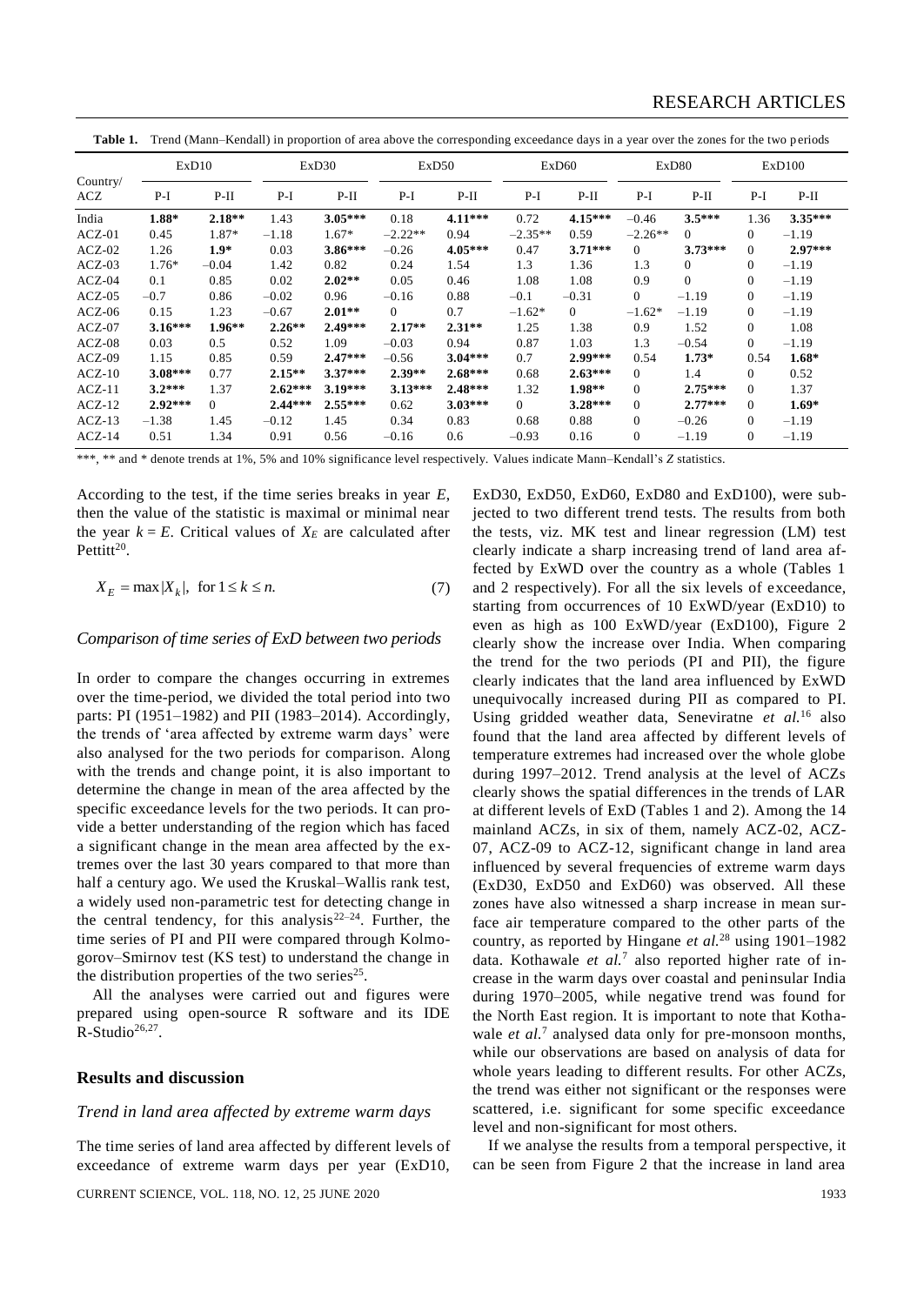| Country/<br>ACZ | ExD10          |          | ExD <sub>30</sub> |          | ExD50    |          | ExD <sub>60</sub> |          | ExD80          |                | ExD100           |              |
|-----------------|----------------|----------|-------------------|----------|----------|----------|-------------------|----------|----------------|----------------|------------------|--------------|
|                 | $P-I$          | $P-II$   | $P-I$             | $P-II$   | $P-I$    | $P-II$   | $P-I$             | $P-II$   | $P-I$          | $P-II$         | $P-I$            | $P-II$       |
| India           | $0.1*$         | $0.1*$   | 0.2               | $0.3***$ | 0.1      | $0.8***$ | 0.1               | $0.9***$ | $\Omega$       | $1.3***$       | $\mathbf{0}$     | $1.6***$     |
| $ACZ-01$        | $\overline{0}$ | 0.1      | $-0.2$            | $0.3*$   | $-0.6**$ | 0.3      | $-1.2**$          | $-0.2$   | $-3.5**$       | $\Omega$       | $\mathbf{0}$     | $-2.7$       |
| $ACZ-02$        | $\overline{0}$ | 0.1      | 0.1               | $0.5***$ | 0.1      | $1.5***$ | 0.2               | $1.8***$ | $\Omega$       | $2.3***$       | $\mathbf{0}$     | $2.6***$     |
| $ACZ-03$        | 0.1            | 0        | 0.3               | 0.3      | 0.7      | 0.3      | $1.5*$            | 0.3      | 2.9            | $\overline{0}$ | $\mathbf{0}$     | $-2.7$       |
| $ACZ-04$        | $\overline{0}$ | 0        | $\Omega$          | $0.5**$  | 0.2      | $1*$     | 0.7               |          | 1.4            | $\theta$       | $\boldsymbol{0}$ | $-2.7$       |
| $ACZ-05$        | $\overline{0}$ | $\Omega$ | $\Omega$          | 0.3      | 0.1      | 0.1      | 0.5               | $-0.2$   | $\overline{0}$ | $-2.7$         | $\mathbf{0}$     | $-2.7$       |
| $ACZ-06$        | $\overline{0}$ | $0.2*$   | $-0.2$            | 0.3      | $-0.6$   | 0.2      | $-1.3*$           | $^{-1}$  | $-1.2*$        | $-1.8$         | $\overline{0}$   | $-2.7$       |
| $ACZ-07$        | $0.2***$       | 0        | $0.5***$          | $0.4**$  | $0.7**$  | $1**$    | $0.6*$            | $1.2*$   | 0.1            | $2.2*$         | $\mathbf{0}$     | 2.5          |
| $ACZ-08$        | $\Omega$       | 0.1      | 0.2               | 0.2      | 0.1      | 0.5      | 0.3               | 0.2      | 0.9            | $-0.1$         | $\overline{0}$   | $-2.7$       |
| $ACZ-09$        | $\Omega$       | 0.1      | 0.2               | $0.4***$ | 0.1      | $0.8**$  | 0.2               | $0.8**$  | 0.2            | 0.9            | 0.2              | 1.5          |
| $ACZ-10$        | $0.2***$       | $\Omega$ | $0.3**$           | $0.3***$ | 0.2      | $0.8***$ | 0.1               | $0.8**$  | $\overline{0}$ | 0.7            | $\mathbf{0}$     | $\mathbf{0}$ |
| $ACZ-11$        | $0.2***$       | $\Omega$ | $0.4***$          | $0.3***$ | $0.3***$ | $0.8***$ | 0.1               | $0.9**$  | $\Omega$       | $1.3**$        | $\mathbf{0}$     | 1.1          |
| $ACZ-12$        | $0.2***$       | $\Omega$ | $0.2**$           | $0.3***$ | $\Omega$ | $0.8***$ | $\theta$          | $1.2***$ | $\Omega$       | $1.4***$       | $\mathbf{0}$     | $1.2*$       |
| $ACZ-13$        | $-0.1$         | 0.1      | $\Omega$          | 0.3      | 0.1      | 0.2      | $\overline{0}$    | 0.1      | $\Omega$       | $-1.8$         | $\mathbf{0}$     | $-2.7$       |
| $ACZ-14$        | $\overline{0}$ | 0.1      | $\mathbf{0}$      | 0.1      | $\Omega$ | 0.3      | $\mathbf{0}$      | $\Omega$ | $\mathbf{0}$   | $-2.7$         | $\mathbf{0}$     | $-2.7$       |

Table 2. Trend (linear regression) in proportion of area above the corresponding exceedance days in a year over the zones for the two periods (slope per decade)

\*\*\*, \*\* and \* denote trends at 1%, 5% and 10% significance level respectively. Values indicate slope per decade.

affected by ExD10, ExD30 and to some extent ExD50 started from PI, though it was only found to be statistically significant in ExD10 by both the tests (Tables 1 and 2). However, both the tests show statistically significant increasing trend in PII, which can be clearly seen in Figure 2 for all the exceedance levels. Similar results of increase in ExD10 during PI were found for the four ACZs, viz. ACZ-07, ACZ-10 to ACZ-12 (Tables 1 and 2). In these zones the increasing trend of ExD30 and ExD50 was also significant during PI, but their rates increased significantly during PII (Table 2). It is interesting to note that none of the zones showed a significant trend in ExD60 during PI, but five zones (ACZ-02, ACZ-09 to ACZ-12) showed highly significant trend in ExD60 during PII. Our results indicate that the area under extreme warm days has significantly increased in the North East region, western and southern plateau and both the coastal zones. These results are in conformity with those reported by Panda et al.<sup>9</sup>, who showed that the number of warm days has been increasing in these regions, though they did not analyse the increase in area as was done in this study.

An important observation made in this study is that the rate of increase in land area affected by the 'extremes-ofextremes' such as ExD80 and ExD100 was even higher compared to the others, as confirmed by both the statistical tests (Tables 1 and 2 and Figure 2). Before the 1980s, only a small proportion of the land area experienced occurrences of over 80 days of extremes or more in a year, but after 2000, there has been hardly any year which has not faced such extremes in some part of the country. The land area affected by ExD80 has more than doubled its normal occurrence after 2000, steadily increasing since then and after 2010, it has nearly quadrupled. In the case of ExD100, even after 2000, there were years when no land area was influenced by it, but since 2010, there has been hardly any year which has not experienced such extreme temperatures in some part of the country. The rate of increase is quite alarming and is to the tune of more than four times its normal occurrences over the country. Seneviratne *et al.* <sup>16</sup> also found that the rate of change of area under the most extreme days was larger over the whole globe during 1997–2012. These findings are similar to those of ours over India, though Seneviratne *et al.*<sup>16</sup> had analysed data only for ExD10, ExD30 and ExD50. Dash and Mamgain<sup>8</sup> also reported an increase in the percentage of occurrences of most extreme warm days (99th percentile), with the highest rate of increase occurring during the decade of 1996–2005 compared to other levels of extreme. The sub-country level analysis showed such extreme occurrences were confined to some of the zones only. It was statistically significant for four ACZs (ACZ-02, ACZ-09, ACZ-11 and ACZ-12). It is interesting to note that among these four zones, the trend was not significant in any category of exceedance level for ACZ-02 and ACZ-09 during PI. But during PII, in almost all categories, it was statistically significant. These observations indicate that the North Eastern region, western plateau and hills and both the coastal plains are witnessing sharp increasing trend in the area of the extremes, followed by the eastern plateau and hills. Our results are in line with the findings of Dash and Mamgain<sup>8</sup> for both the coastal regions, but differ for the North East region and the western plateau. While other zones might also be experiencing extreme temperatures, the trend remains statistically non-significant. In some zones a negative trend was also found, but it was mostly nonsignificant.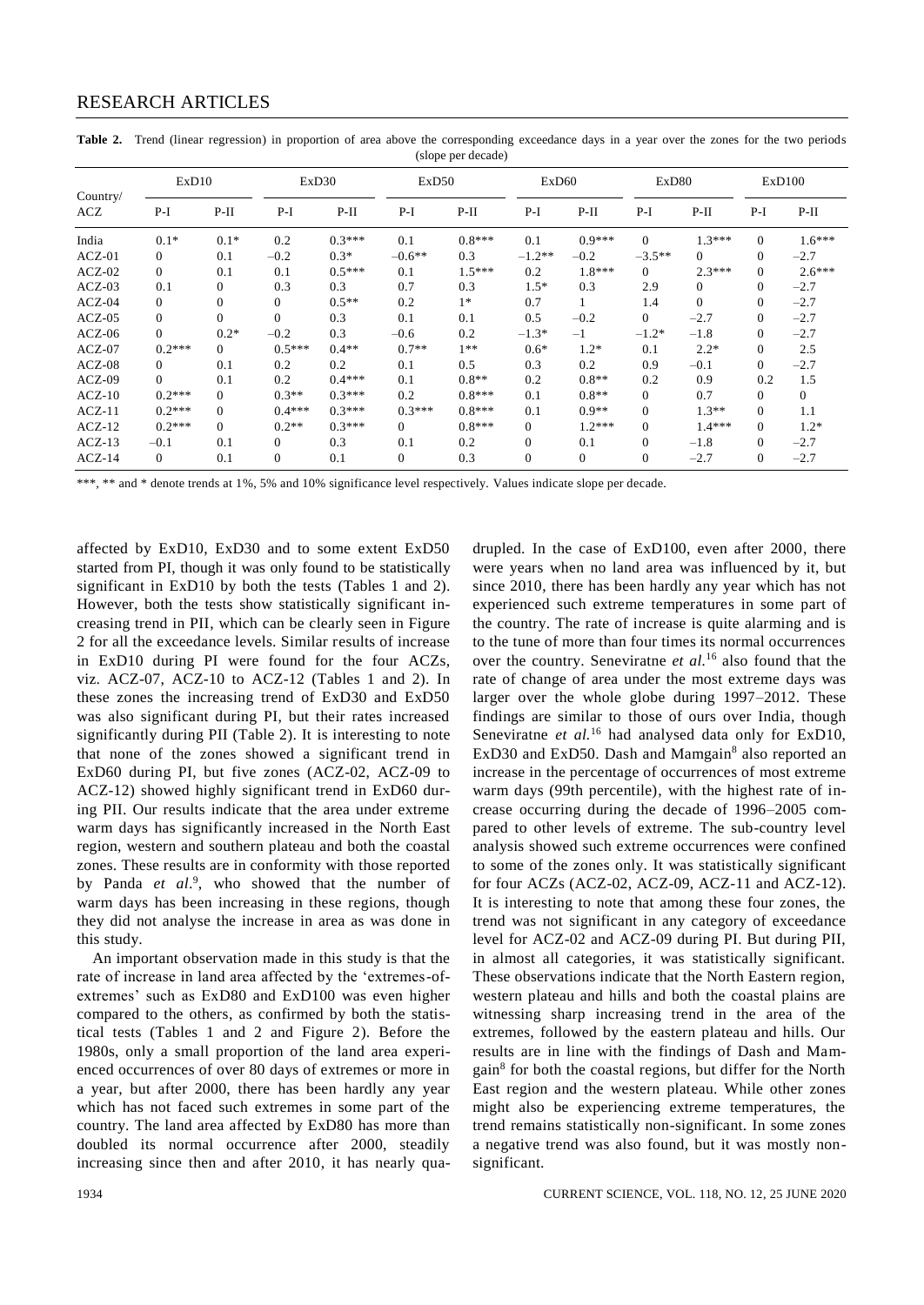

Figure 2. Trend in the land area ratio affected by different levels of occurrence in the exceedance of extreme warm days over India during the two periods (PI: 1951–1892; PII: 1983–2014).



**Figure 3.** Comparison of exceedance levels in ExWD over India between the two periods (PI: 1951–1982; PII: 1983–2014).

# *Comparison of time series of land area affected by extreme warm days*

Figure 3 gives a broad view of the variation in extreme warm days over India between the two periods PI and PII. To compare the land area influenced by different levels of exceedance of ExWDs, they were first subjected to normality tests, as extreme values hardly follow normal distribution. The Anderson–Darling and Shapiro–Francia test results confirmed that the data were non-normal [\(Supplementary Tables 1 and 2\)](https://www.currentscience.ac.in/Volumes/118/12/1930-suppl.pdf). Hence non-parametric Kruskal–Wallis rank test, that is widely used for detecting change in the central tendency, was employed for analysis. The results showed that, over India, for all the exceedance levels, the average area during PII was significantly  $(P < 0.01)$  higher compared to P-I (Table 3). The case was almost similar for the five ACZs (ACZ-02, ACZ-09 to ACZ-12). The analysis also revealed that three other zones (ACZ-08, ACZ-13 and ACZ-14) also faced significant changes in average land area influenced by different levels of ExDs. None of the three zones had a statistically significant trend for ExD80 and ExD100. The results indicate that though there was no trend in these zones, the average area affected by extremes had increased significantly during PII compared to PI. The result of this test reaffirms that the North East region, western and southern plateau and both the coastal plains have experienced significant increase in area of all levels of extremes, while the central plateau, Gujarat plains and dry western region have witnessed moderate increase in some levels of extremes. In the rest of the country, the trends were not statistically significant.

While comparing the land area affected by extremes over the two periods along with the changes in mean, it also becomes important to test the probability distribution of the time-series as a whole in order to determine its change over time, if any. In this case, the two-sample KS test, one of the most useful and general non-parametric methods for comparing two samples, was employed as it is sensitive to differences in both location and shape of the empirical cumulative distribution functions of the two samples. The results of the test confirmed that the probability distribution of land area affected by all levels of extremes has significantly changed over India [\(Supplementary Table 3\)](https://www.currentscience.ac.in/Volumes/118/12/1930-suppl.pdf). This shows that not only the location which indicates the central tendency has changed, but the shape of the distribution has changed as well. Shape can be linked with the type of frequency distribution of the parameter, which in this case is land area over the region. Figure 4 clearly shows that the frequency distribution of land area affected by extremes has changed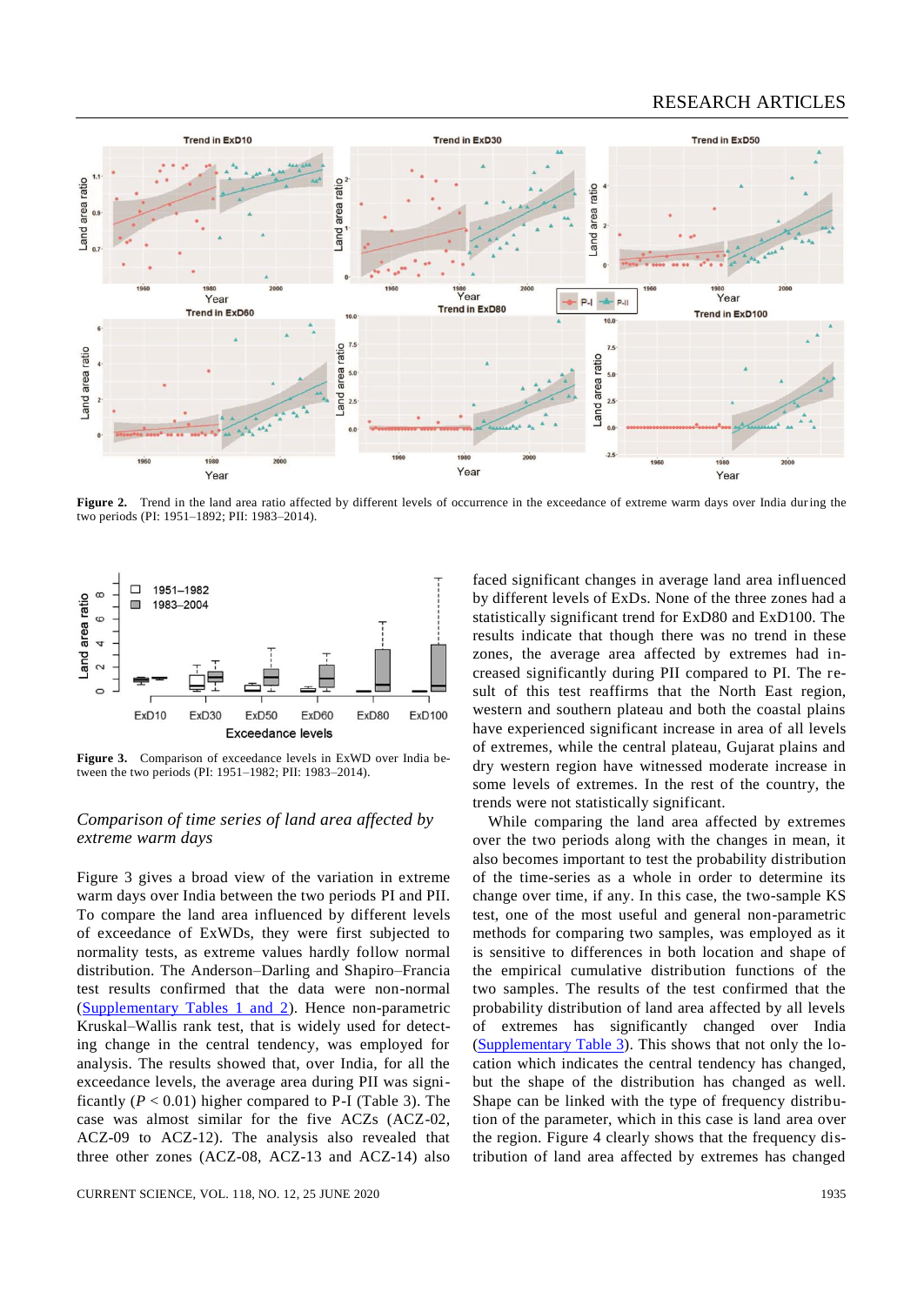| ExD10      | ExD30      | ExD50                         | ExD60      | ExD80                                                    | ExD100         |  |
|------------|------------|-------------------------------|------------|----------------------------------------------------------|----------------|--|
| $6.7***$   | 9.33***    | $17.65***$                    | $21.76***$ | $20.11***$                                               | $19.77***$     |  |
| $2.78*$    | 0.81       | $\Omega$                      | 0.45       | 2.03                                                     |                |  |
| $3.18*$    | $4.84**$   | $9.35***$                     | $12.55***$ | $11.56***$                                               | $6.5***$       |  |
| 0.26       | 0.3        | $\Omega$                      | 0.14       |                                                          |                |  |
| $\Omega$   | 0.35       | 0.3                           | $\Omega$   | 2.03                                                     |                |  |
| 1.69       | 0.3        | 0.09                          | 0.24       |                                                          |                |  |
| 0.73       | 0.05       | 0.69                          | $3.69**$   | $\Omega$                                                 |                |  |
| $3.33*$    | $3.33*$    | 0.4                           | 0.83       | 0.3                                                      |                |  |
| $3.18*$    | $3.98**$   | $2.96*$                       | $3.33*$    | 0.34                                                     |                |  |
| $2.91*$    | $9.24***$  | $7.51***$                     | $9.47***$  | $8.25***$                                                | $\overline{2}$ |  |
| $30.97***$ | $33.18***$ | $31.37***$                    | $29.3***$  | $17.29***$                                               | $11.57***$     |  |
| $28.43***$ | $23***$    | $21.11***$                    | $21.91***$ | $17.29***$                                               | $8.95***$      |  |
| $31.19***$ | 38.95***   | $34.82***$                    | $33.16***$ | $20.45***$                                               | $11.56***$     |  |
| 1.28       | $4.14**$   | 1.68                          | $3.74**$   | 1.02                                                     |                |  |
| $3.08*$    | $4.91**$   | $7.31***$                     | $3.4*$     |                                                          |                |  |
|            |            | --- <i>,</i> - -- -- <i>,</i> |            | $\ldots$ , $\mu$ and $\mu$ and $\mu$ and $\mu$ and $\mu$ |                |  |

**Table 3.** Kruskal–Wallis rank sum test statistic for comparison of proportion of area above the corresponding exceedance days in a year between the two periods (PI: 1951–82; PII: 1983–2014)

 $**$  and  $*$  denote trends at 1%, 5% and 10% significance level respectively.



Figure 4. Frequency distribution of different exceedance levels in ExWD over India between the two periods (PI: 1951–1982; PII: 1983–2014).

significantly from PI to PII. It implies that during PII, the frequency of extremes has increased drastically.

# *Change point analysis of land area affected by extreme warm days*

Change point analysis tests can help in determining the point of change or break in the time series and Pettit test

is one of the widely used methods among them. The test can estimate change points in the time series of land area affected by all levels of exceedance (Table 4). Over India, it can be clearly seen that the change points for different levels of ExDs followed a specific temporal trend; the less extremes like ExD10 occurred much earlier than the others. ExD10 occurred during 1978, followed by ExD30 in 1985, ExD50 and ExD60 during 1992 and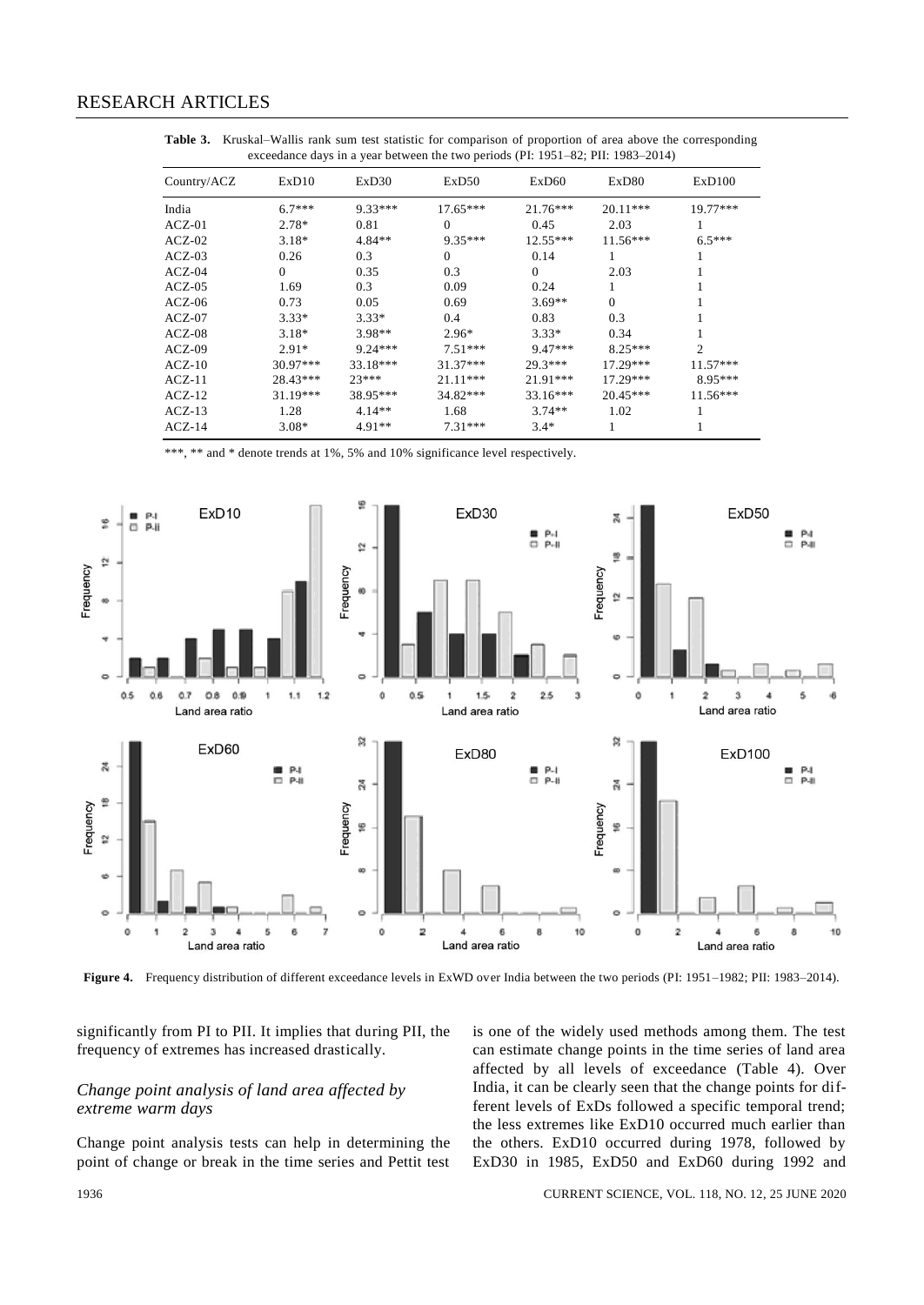**Table 4.** Change point analysis of proportion of area above the corresponding exceedance days in a year over the zones for the period 1951–2014

| Country/<br>ACZ | ExD10   |      | ExD30    |      | ExD50       |      | ExD <sub>60</sub> |                | ExD80   |                | ExD100 |      |
|-----------------|---------|------|----------|------|-------------|------|-------------------|----------------|---------|----------------|--------|------|
|                 | Stat    | Year | Stat     | Year | <b>Stat</b> | Year | Stat              | Year           | Stat    | Year           | Stat   | Year |
| India           | 480**   | 1978 | 558***   | 1985 | 697***      | 1992 | $727***$          | 1992           | 688***  | 1996           | 635*** | 1996 |
| $ACZ-01$        | 240     | NO.  | 288      | NO.  | 206         | NO   | 146               | NO             | 122     | NO.            | 36     | NO   |
| $ACZ-02$        | 315     | NO.  | 580***   | 1993 | $622***$    | 1993 | 546***            | 1993           | 470**   | 1997           | 288    | NO   |
| $ACZ-03$        | 165     | NO   | 244      | NO.  | 173         | NO   | 147               | NO.            | 35      | NO             | 36     | NO   |
| $ACZ-04$        | 191     | NO   | 309      | NO   | 107         | NO   | 125               | NO             | 70      | NO             | 36     | NO   |
| $ACZ-05$        | 223     | NO   | 142      | NO.  | 119         | NO   | 73                | NO.            | 36      | NO.            | 36     | NO   |
| $ACZ-06$        | 133     | NO   | 248      | NO.  | 158         | NO   | 183               | NO.            | 61      | NO             | 36     | NO   |
| $ACZ-07$        | 564***  | 1964 | $466***$ | 1971 | 355         | NO   | 252               | NO.            | 123     | NO.            | 58     | NO   |
| $ACZ-08$        | 349     | NO.  | 398*     | 1985 | 259         | NO   | 240               | NO.            | 84      | NO.            | 36     | NO   |
| $ACZ-09$        | 347     | NO.  | 557***   | 1985 | $600***$    | 1995 | 635***            | 1996           | 381*    | 1997           | 193    | NO   |
| $ACZ-10$        | 814 *** | 1979 | 868***   | 1981 | $804***$    | 1981 | $737***$          | 1982           | 448**   | 1982           | 320    | NO   |
| $ACZ-11$        | 784 *** | 1978 | 752 ***  | 1978 | $674***$    | 1978 | $606***$          | 1982           | 521 *** | 1997           | 256    | NO   |
| $ACZ-12$        | 748 *** | 1978 | 935 ***  | 1984 | 834 ***     | 1984 | 756***            | 1985           | 575***  | 1997           | 342    | NO   |
| $ACZ-13$        | 231     | NO.  | 449**    | 1992 | 229         | NO   | 244               | N <sub>O</sub> | 79      | N <sub>O</sub> | 36     | NO   |
| $ACZ-14$        | 312     | NO   | 389*     | 1984 | 359         | NO   | 202               | NO             | 36      | NO             | 36     | NO   |

\*\*\*, \*\* and \* denote trends at 1%, 5% and 10% significance level respectively. Values indicate Pettit's test statistics (Stat) and the year of change (Year) in the time series if the test was significant.

the ExD80 and ExD100 during 1996. These results clearly show that the land area with different levels of extremes has increased temporally and most extremes are recent. Similar to the results of the previous tests, in this case also five ACZs (ACZ-02, ACZ-09 to ACZ-12) showed most number of significant changes, though there were temporal differences among these zones. Except ACZ-02 (north east region), where the shifts had taken place in the 1990s, in all other cases the changes started from late 1970s for different levels of exceedance. But in all the cases, the shift in time series of land area affected by less extremes occurred earlier than that of the higher extremes. A few other zones showed some scattered responses. But none of these five zones showed statistically significant change over period for the most extreme ExD100.

# **Conclusion**

Several studies in India have reported a trend in the extreme temperature per se, but the present study is unique in that it analyses the trend in 'the land area affected by extremes' over the country as a whole and at the scale of sub-country ACZs. It used information stored in the high-resolution, quality-checked and widely used temperature dataset of IMD spanning over six decades to understand the spatio-temporal variation in the extreme temperature using robust statistical tests. The study clearly shows a sharp increase in land area affected by different levels of extreme warm days during 1983–2014 compared to 1951–1982, at the country level. Further, it concludes that the rate of increase in land area affected by the 'extremes of extremes' such as ExD80 and ExD100 is even higher compared to the other lower frequency

CURRENT SCIENCE, VOL. 118, NO. 12, 25 JUNE 2020 1937

extremes. This increase in land area under extremes is unevenly distributed across the climatic zones as shown by the sub-country level analysis. Among the 14 ACZs, five zones covering North East India, western and southern plateau and hills along with both the coastal plains (eastern and western) have witnessed sharp increasing trend in land area experiencing the extremes. Besides these five zones, the central plateau, Gujarat plains and western dry region have also witnessed a significant change in mean area affected by extremes, though the trend was non-significant in these zones. It is a concern to note that the probability distribution of land area affected by all levels of extremes has significantly changed over the country, in terms of increase in both mean and variance. The shift in the change of land area witnessing extreme warm days also showed a distinct temporal trend, the low-frequency extremes (ExD10, ExD30, ExD60) occurring earlier and high-frequency extremes (ExD80, ExD100) occurring in recent times.

All these observations indicate that the spread of extreme warm day temperature has unequivocally risen over the country with regional variations. Extreme warm days have many direct impacts on the ecosystem as a whole and over human lives in particular. Agricultural crops, which are always exposed to the vagaries of weather and climate, are likely to be one of the worst hit by the change in extremes. Extreme day temperatures will not only influence the water demand, transpiration rate, respiration and photosynthesis of plants, but may cause serious harm if they coincide with the critical reproductive stage of the crops. It may either influence the viability of pollen of the crops, or the crucial grain-filling or translocation of the photosynthates to the storage organs, which remains the prime focus for economic productivity. This study